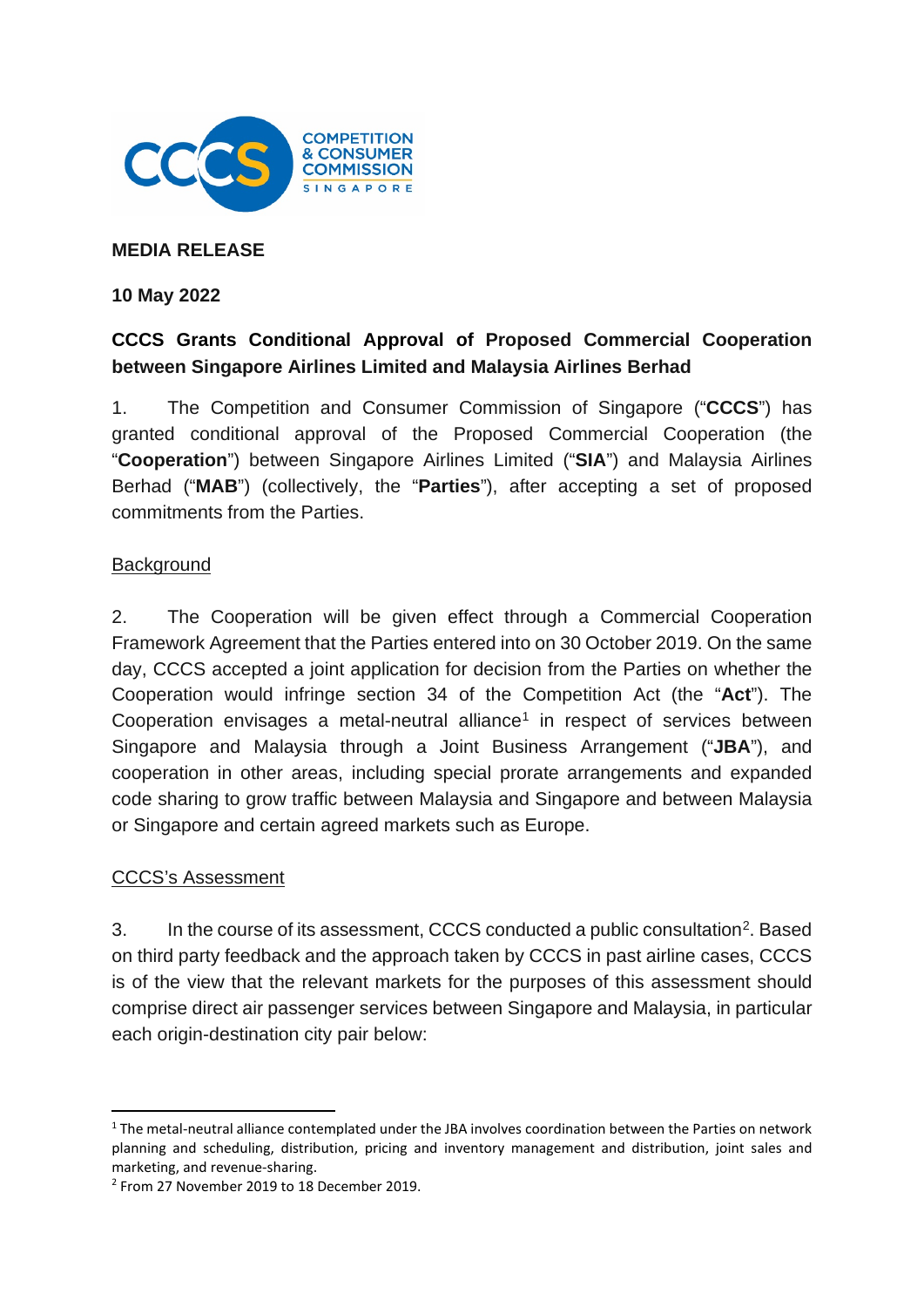- a. Singapore to Kuala Lumpur including Seletar Airport to Sultan Abdul Aziz Shah Airport vice versa ("**vv**"); and
- b. Singapore to Kuching vv.

(collectively, the "**Overlapping Direct Routes**")

## Impact of COVID-19 Pandemic on Competition Assessment

4. The COVID-19 pandemic and the introduction of border restrictions disrupted the aviation sector which significantly impacted competition on the Overlapping Direct Routes and resulted in uncertainty as to the timing and extent of recovery of demand post-COVID-19. This limited CCCS's assessment based on available information as to the competition impact of the Cooperation post-COVID-19, and the Parties' ability to substantiate its claims of net economic benefits from the same.

5. Against this backdrop, the Parties submitted a set of proposed commitments (the "**Commitments**") that will allow the JBA to be implemented during the recovery phase. Under the Commitments, the Parties will have to subject the JBA to CCCS's further review when a series of indicators (the "**Trigger Events**") signal a sustained recovery and subsequent sustained normalcy of aviation activity on the Overlapping Direct Routes. There are also sufficient safeguards in place for the Parties to furnish the necessary information for CCCS's assessment as to whether the Trigger Events are met.

## CCCS's Assessment of the Parties' Commitments

6. CCCS has assessed that the Commitments would provide sufficient safeguards to ensure that the JBA is implemented only during the recovery phase from the COVID-19 pandemic, when competition on the Overlapping Direct Routes is limited even without the JBA and any impact on competition which may be expected to result is mitigated. CCCS noted that the responses received during a market testing of Parties' Commitments from 10 March 2022 to 24 March 2022 did not raise concerns regarding the Commitments.

7. CCCS has also noted the concerns raised by some third parties about the Cooperation and is of the view that the Commitments will allow CCCS to assess these concerns, alongside the competition impact and benefits of the JBA, on a more informed basis when there is a sustained recovery in the aviation sector.